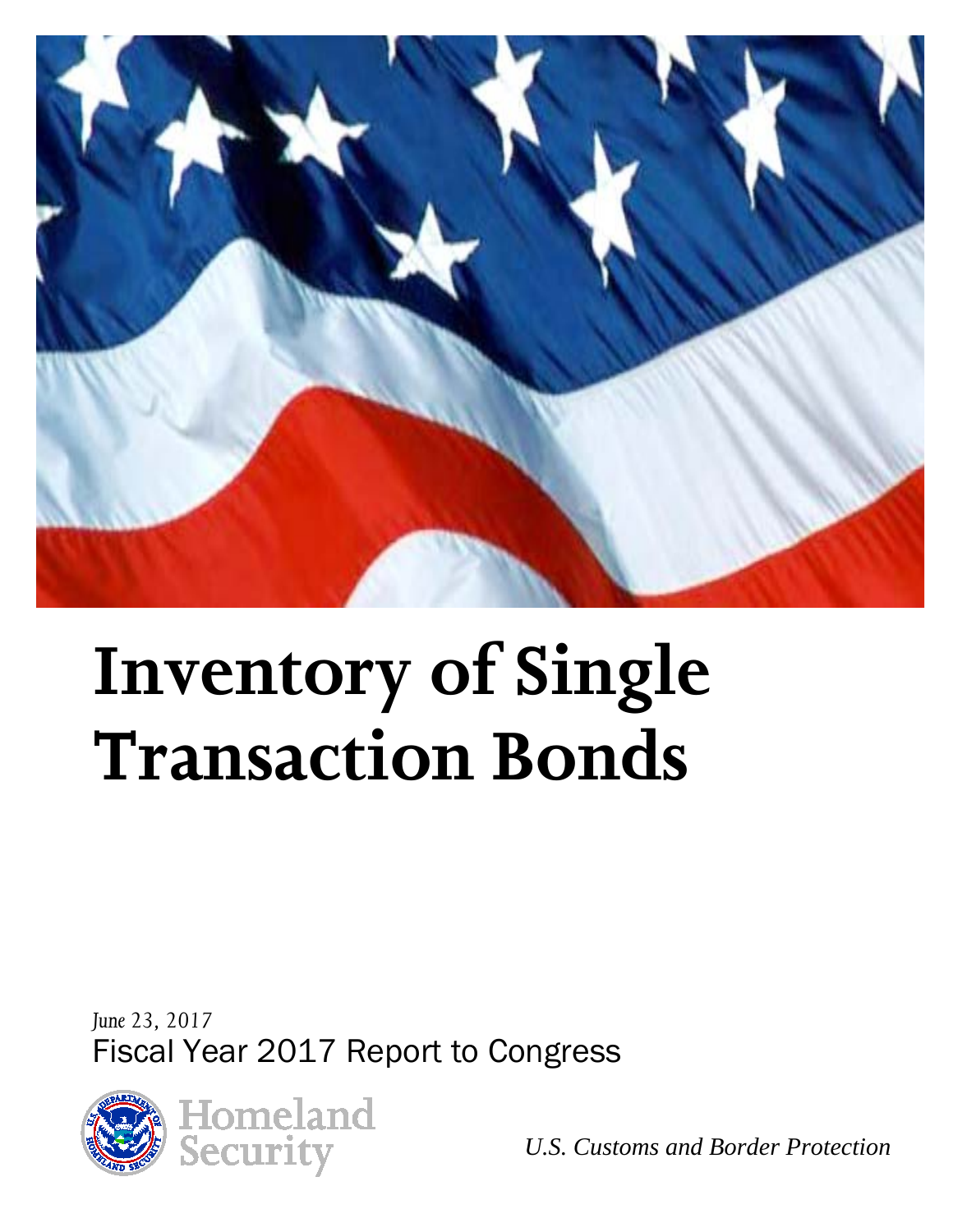#### Message from the Acting Deputy Commissioner of CBP

June 23, 2017

I am pleased to submit the following report, "Inventory of Single" Transaction Bonds," which has been prepared by U.S. Customs and Border Protection (CBP).

This report was compiled pursuant to the language set forth in Senate Report 114–264 accompanying the Fiscal Year 2017 Department of Homeland Security Appropriations Act (P.L. 115-31). The report provides information related to 2,274 bills for which single transaction bond (STB) coverage likely existed, but for which payment had not been received as of May 2015.



Pursuant to congressional requirements, this report is being provided to the following Members of Congress:

The Honorable John R. Carter Chairman, House Appropriations Subcommittee on Homeland Security

The Honorable Lucille Roybal-Allard Ranking Member, House Appropriations Subcommittee on Homeland Security

The Honorable John Boozman Chairman, Senate Appropriations Subcommittee on Homeland Security

The Honorable Jon Tester Ranking Member, Senate Appropriations Subcommittee on Homeland Security

I would be pleased to respond to any questions you may have. Please do not hesitate to contact my office at (202) 344-2001 or the Department's Chief Financial Officer (Acting), Stacy Marcott, at (202) 447-5751.

Sincerely, **COMA** 

Ronald D. Vitiello **Acting Deputy Commissioner** U.S. Customs and Border Protection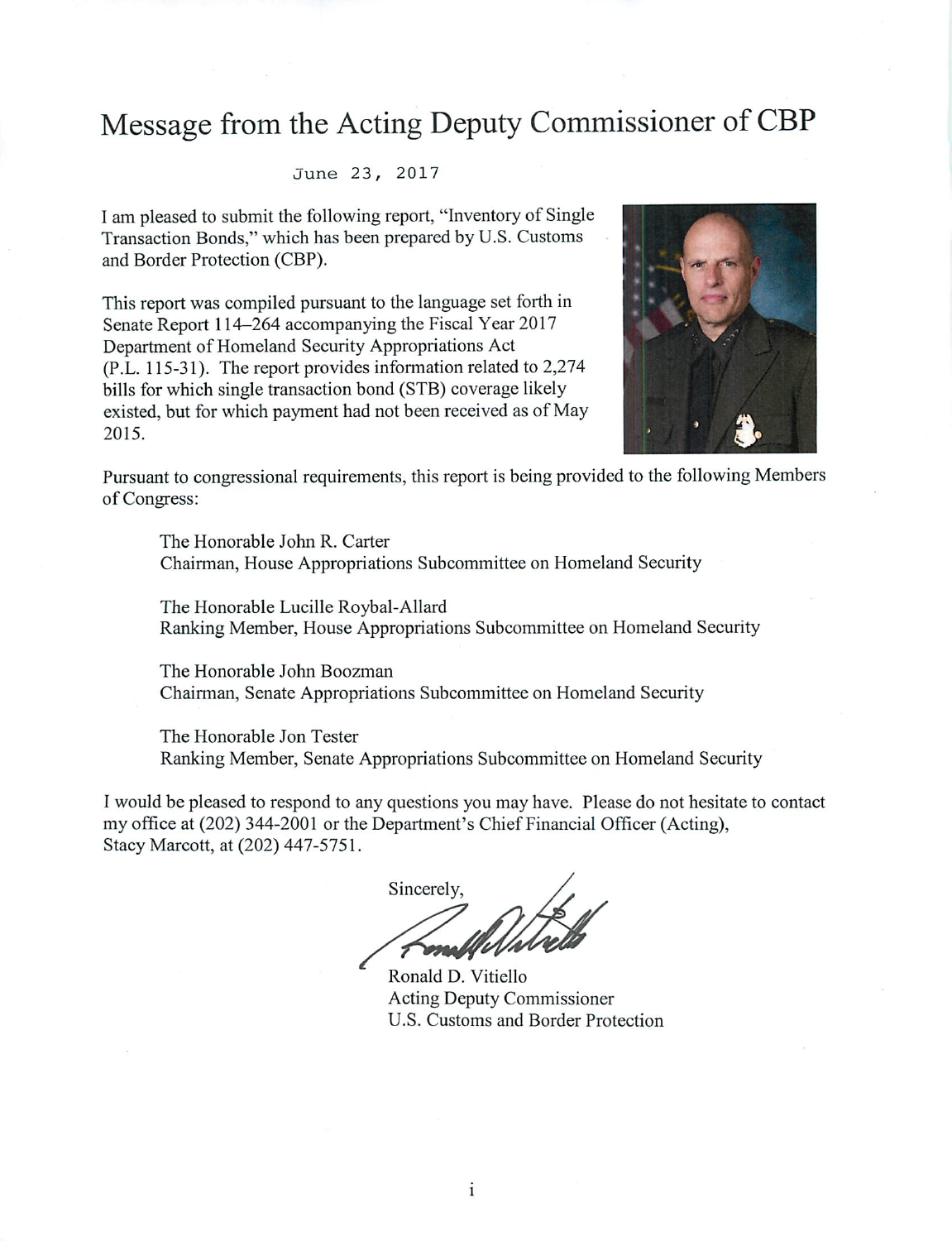#### Executive Summary

CBP has received requests for information related to the status of STB coverage associated with four antidumping orders (honey, crawfish, fresh garlic, and canned mushrooms) from China. In a response dated May 27, 2015, CBP identified 2,274 open bills for which STB coverage did exist or was likely to have existed, and for which CBP had not collected from the STB surety.

This report provides updated information about those 2,274 bills, more than 20 percent of which since have been paid or otherwise closed.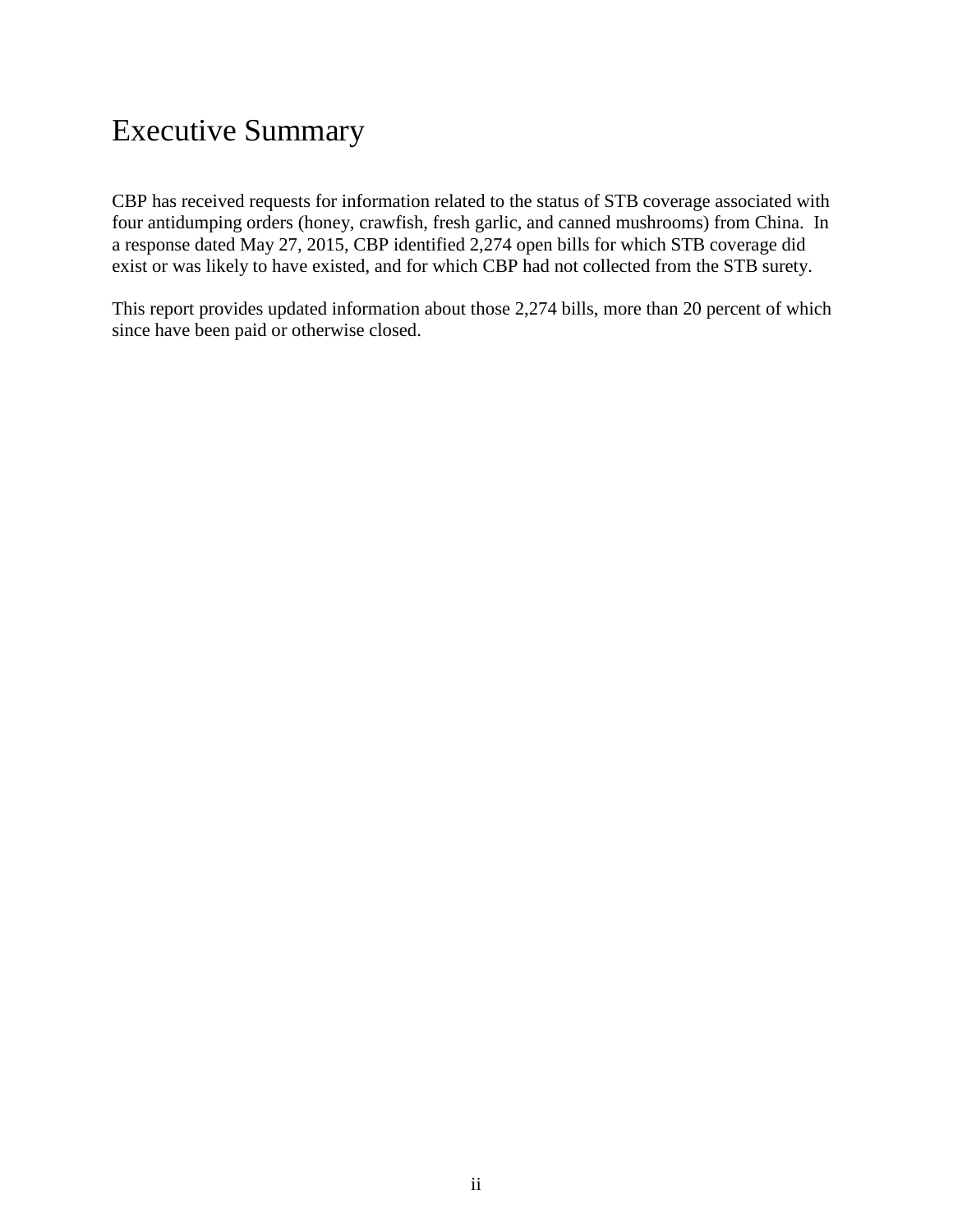

## **Inventory of Single Transaction Bonds**

### **Table of Contents**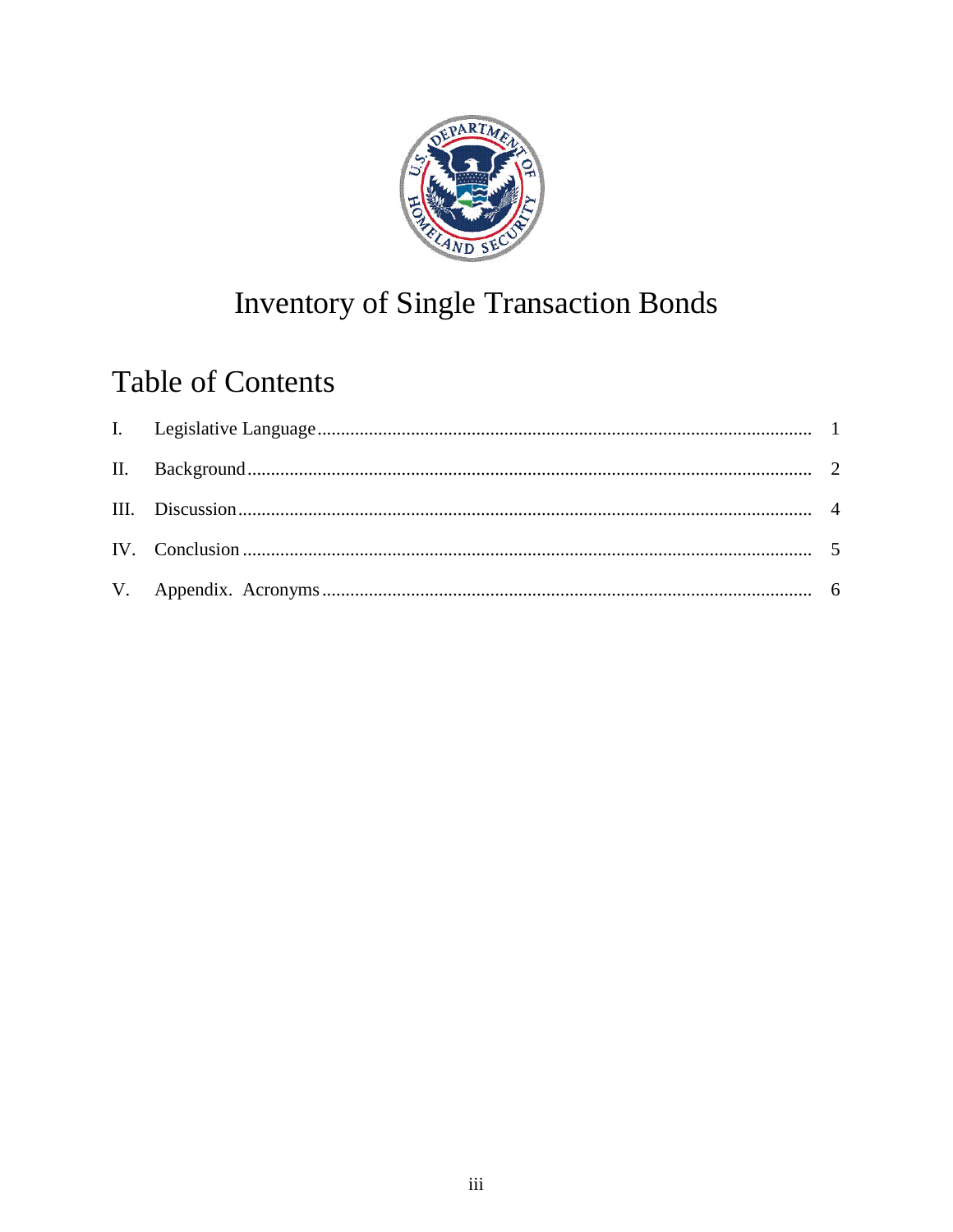#### <span id="page-4-0"></span>I. Legislative Language

This document has been compiled pursuant to the language set forth in Senate Report 114–264 accompanying the Fiscal Year 2017 Department of Homeland Security Appropriations Act (P.L. 115-31), which states:

CBP has yet to provide the Committee the requested bond-by-bond accounting for the STBs that secure duties on entries of honey, crawfish, fresh garlic, and canned mushrooms from China that arrived through Fiscal Year 2007. CBP had indicated to the Committee that producing such an inventory would be onerous, requiring CBP staff to inventory all STBs at POEs while diverting staff's time away from collecting outstanding duties. The Committee is narrowing its request and directs CBP within 30 days of the date of enactment of this act to report on the total number and total face value of STBs that secure the payment of AD duties for the following: (1) the 2,274 open bills for which STB coverage likely exists, but for which payment has not been received; (2) the 943 open bills issued between March-October 2014 that are still subject to CBP's standard collection process; (3) the 1,150 open bills CBP has referred to DOJ for potential collection lawsuits; and (4) the 181 open bills still under CBP review that may be referred to DOJ.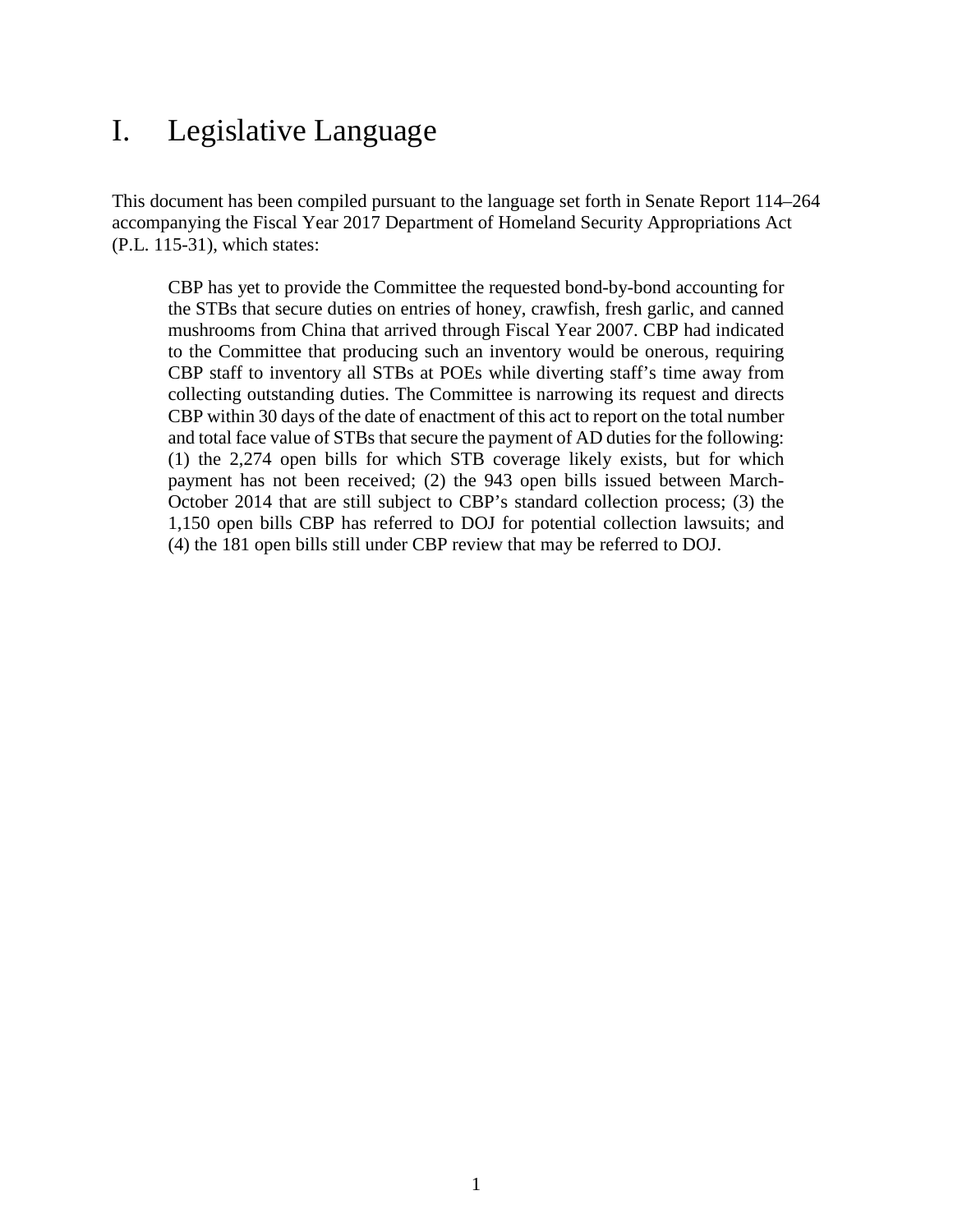#### <span id="page-5-0"></span>II. Background

U.S. Customs and Border Protection (CBP) has a statutory responsibility to collect all revenue due to the U.S. Government that arises from the importation of goods into the United States. CBP levels the playing field for U.S. companies injured by unfair trade practices, including merchandise that is sold at less than fair value in the United States or where a foreign government subsidizes its exports.

The U.S. Department of Commerce (Commerce) is responsible for conducting antidumping and countervailing duty (AD/CVD) investigations and reviews to determine whether, and to what degree, merchandise imported into the United States is being sold at dumped prices, or benefits from countervailable subsidies. The U.S. AD/CVD system is designed to provide the most accurate assessment possible, based on actual sales. CBP's role in enforcing the AD/CVD laws is to collect the duties assessed against applicable imports.

The current "retrospective" AD/CVD system contains inherent risks of noncollection. These risks are the natural byproduct of a process that can result in large duty increases on imported merchandise that occur months, or years, after the goods are imported. The actual amount of dumping or subsidization is not known at the time of entry, which is the time when CBP most effectively can protect the revenue of the United States. Because Commerce's assessment methodology is retrospective, it is impossible to know the final duty amount at the time of importation. Only after receiving instructions from Commerce to liquidate entries can CBP assess the final duties on the entries. Thus, it is not possible at importation to know whether the bonds on those entries will be sufficient on the basis of Commerce's subsequent determination of the duties owed.

As CBP previously has advised, a major investment of resources would be required to provide additional details for all of the referenced 2,274 bills, including the total number and total face value of the single transaction bond (STB). This commitment would detract from ongoing collection efforts, as well as potentially affect operations at various ports of entry. These data cannot be compiled from our electronic databases. CBP would be required to retrieve and to review all 2,274 entry packages, protests (if applicable), and collection files individually.

An AD/CVD bill is created when an entry of imported merchandise, subject to CVDs under 19 U.S.C. § 1671 or AD duties under 19 U.S.C. § 1673, liquidates with an increase in duties. In many instances, AD/CVD bills are the result of instructions from Commerce to liquidate the entry with additional AD/CVD due. Bills also may result where an importer fails to indicate at the time of importation that merchandise is subject to AD/CVD and makes no cash deposits, or makes inadequate cash deposits on the basis of an incorrect rate. CBP notifies the importer of record at the time of initial billing and every 30 days after the due date until the bill is paid or otherwise closed. Approximately 60 days after the initial bill date, CBP will report outstanding bills on a Formal Demand on Surety for Payment of Delinquent Amounts Due (informally known as the "612 Report") and every month thereafter until the bill is paid or otherwise closed. CBP also provides an additional written demand informing the surety of the consequences of failing to cooperate with the agency to resolve the debt.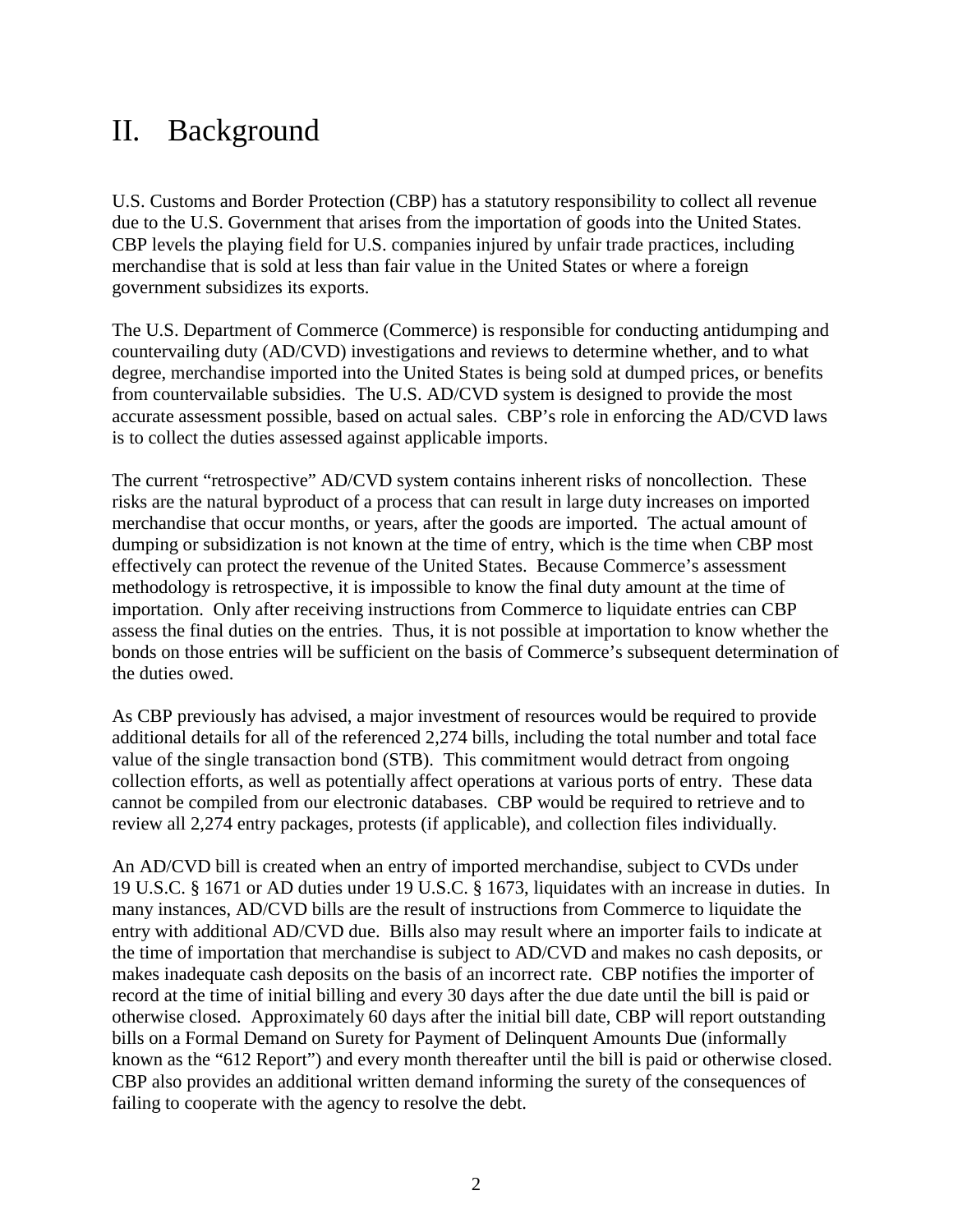Ultimately, if CBP is unable to collect the applicable duties from either the principal or surety via administrative collection processes, the debt will be referred to CBP's Office of the Chief Counsel (OCC) for legal action if the principal amount is more than \$1,500. CBP OCC reviews each claim for legal sufficiency and makes demands on delinquent entities or refers matters to the U.S. Department of Justice (DOJ) for litigation, when appropriate. In limited circumstances, DOJ may accept referrals for legal action even if the principal amount owed is less than \$2,500 (see 31 C.F.R. § 904.4). When available surety bond coverage fails to result in full payment of a claim, OCC refers the bills back to the CBP Revenue Division for further research and/or to initiate termination of collection procedures.

When CBP has exhausted the above collection stages and claims remain unpaid, CBP will terminate collection action and discharge the indebtedness. CBP OCC's concurrence must be obtained to complete the termination of collection process.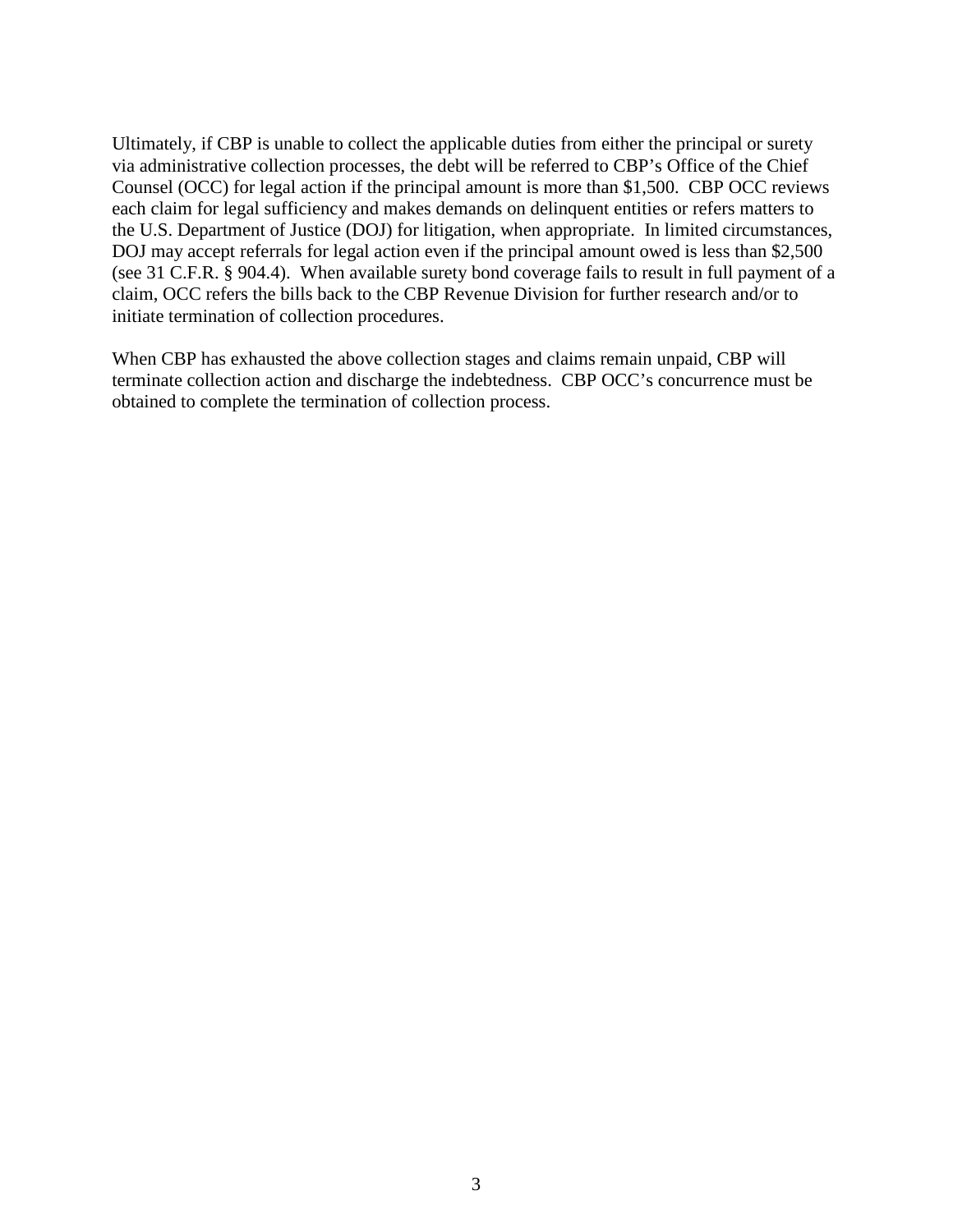#### <span id="page-7-0"></span>III. Discussion

Of the 2,274 open bills for which STB coverage likely existed, but for which payment had not been received as of May 2015:

• 961 bills are awaiting further action.

This category would include (but is not limited to) bills covered by an open protest, bills awaiting referral to private collection agencies, and bills awaiting write-off or cancellation.

• 499 bills now are closed.

The overwhelming majority of these bills have been closed as a result of being partially paid, or paid in full.

• 806 bills reside with DOJ.

In May 2015, CBP indicated that 1,150 bills had been referred to DOJ. At this time, 806 bills reside with DOJ. Some of the bills currently with DOJ initially were referred *after* May 2015. When CBP is unable to collect the applicable duties from either the principal or surety via administrative collection processes, the debt is referred to CBP's OCC for legal action if the principal amount is more than \$1,500. OCC reviews each claim for legal sufficiency and makes demands on delinquent entities or refers matters to the DOJ for litigation, when appropriate.

• Eight bills are currently under review by CBP OCC.

In May 2015, CBP indicated that 181 bills open at that time were still under review for further action, and that these bills eventually might be referred to DOJ. Currently, eight open bills are under review by the CBP OCC. However, at this time, CBP cannot quantify the total number of bills that ultimately might be referred to DOJ until other administrative collection efforts have been exhausted.

Also, of the 943 bills issued from March to October of 2014; 442 bills now are closed (47 percent). The overwhelming majority of these bills have been closed as a result of being partially paid, or paid in full.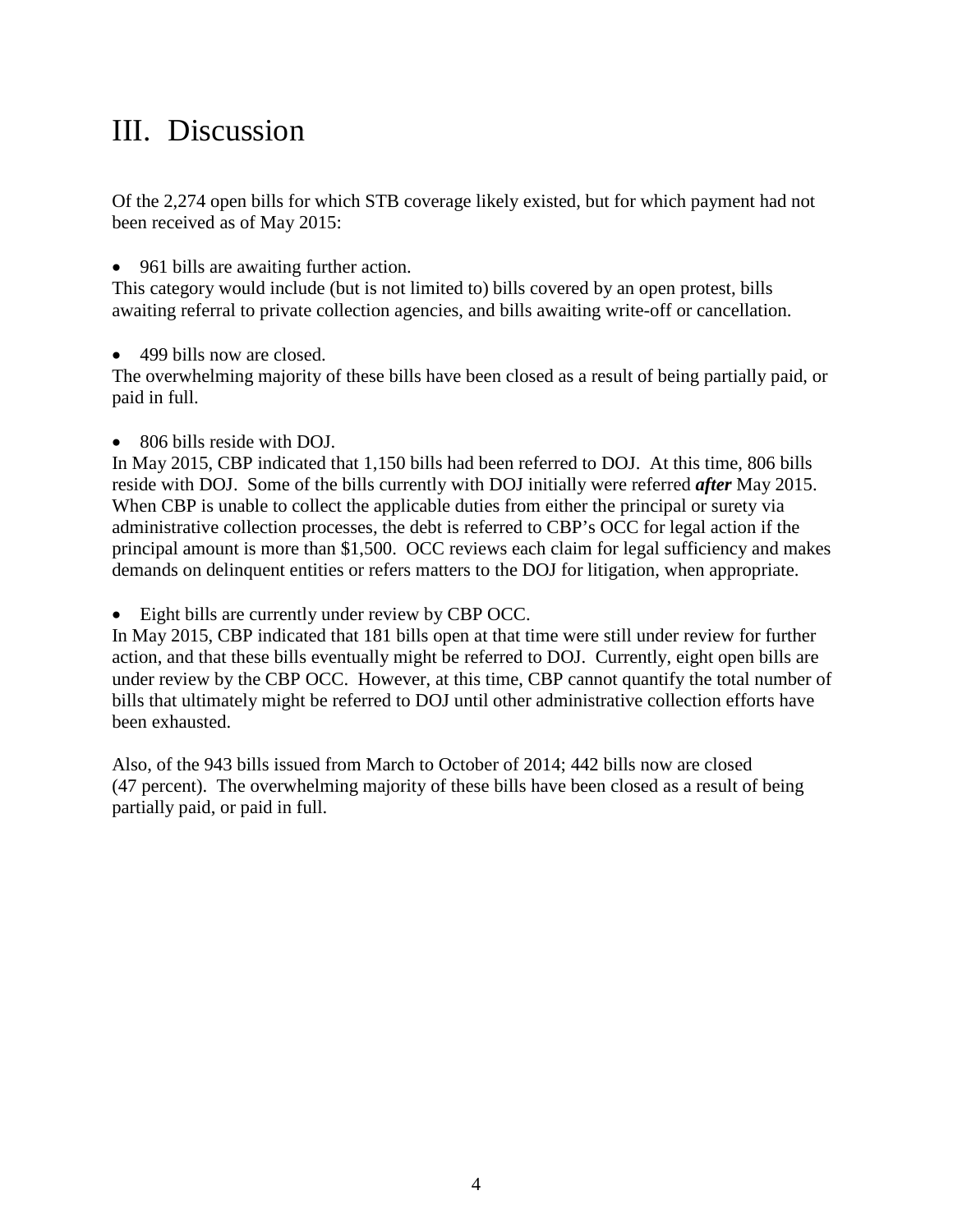#### <span id="page-8-0"></span>IV. Conclusion

The current status of the 2,274 bills is as follows:

- 499 bills are closed;
- 806 bills reside with DOJ;
- 8 bills are currently under review by CBP OCC; and
- 961 bills are awaiting further action.